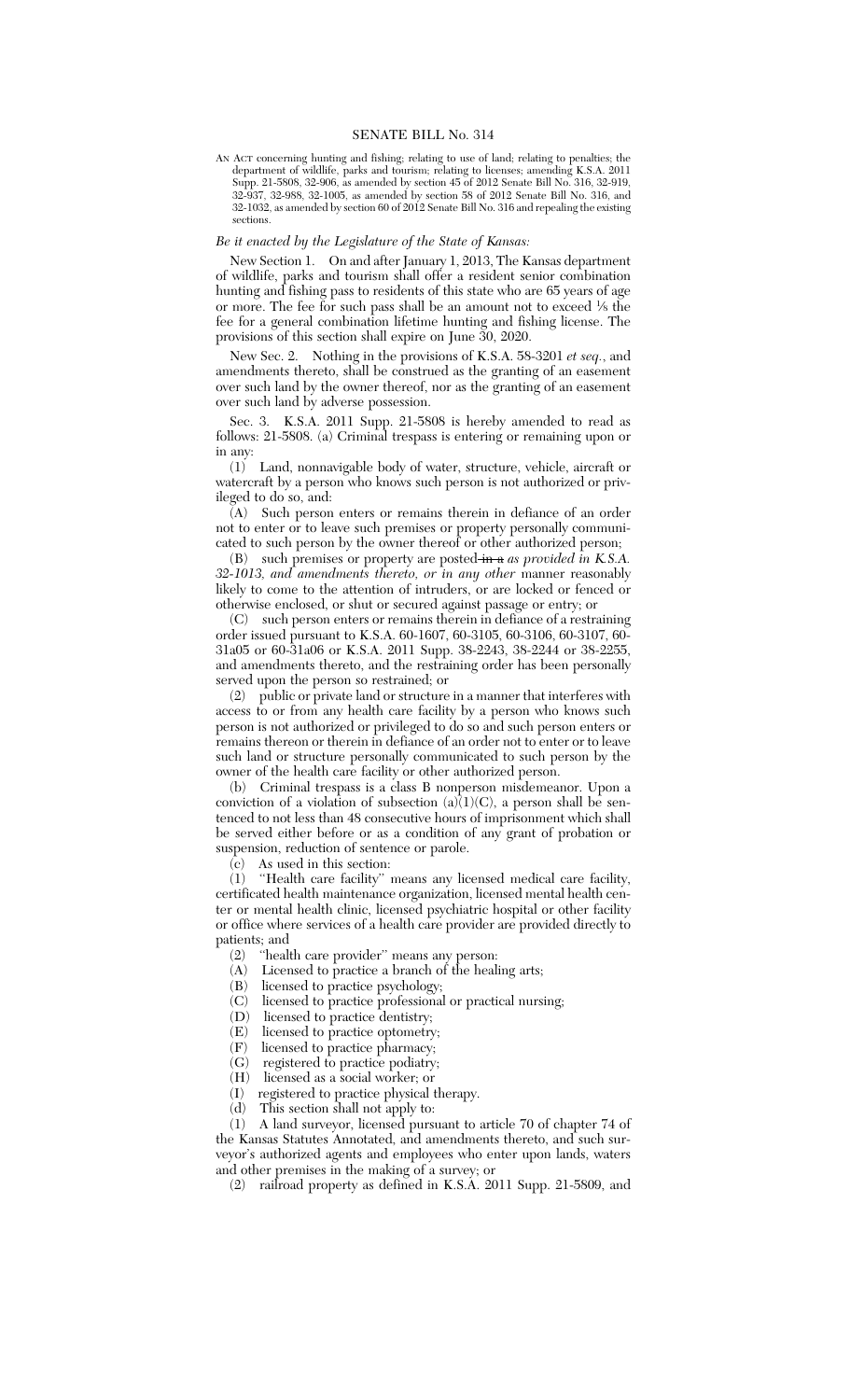amendments thereto, or nuclear generating facility as defined in K.S.A. 2011 Supp. 66-2302, and amendments thereto.

Sec. 4. On and after January 1, 2013, K.S.A. 2011 Supp. 32-906, as amended by section 45 of 2012 Senate Bill No. 316, is hereby amended to read as follows: 32-906. (a) Except as otherwise provided by law or rules and regulations of the secretary, a valid Kansas fishing license is required to fish or to take any bullfrog in this state.

(b) The provisions of subsection (a) do not apply to fishing by:

(1) A person, or a member of a person's immediate family domiciled with such person, on land owned by such person or on land leased or rented by such person for agricultural purposes;

(2) a resident of this state *person* who is less than 16 years of age or who is 65 or more years of age;

(3) a nonresident who is less than 16 years of age *a resident of this state who is 75 years of age or more*;

(4) a person fishing in a private water fishing impoundment unless waived pursuant to K.S.A. 32-975, and amendments thereto;

(5) a resident of an adult care home, as defined by K.S.A. 39-923, and amendments thereto, licensed by the secretary of aging;

(6) an inmate in an honor camp operated by the secretary of corrections, pursuant to an agreement between the secretary of corrections and the secretary of wildlife, parks and tourism;

 $(7)$  a person on dates designated pursuant to subsection (f);

(8)*(7)* a person fishing under a valid institutional group fishing license issued pursuant to subsection (g); or

 $\left(\frac{\Theta}{\delta}\right)$  a participant in a fishing clinic sponsored or cosponsored by the department, during the period of time that the fishing clinic is being conducted.

(c) The fee for a fishing license shall be the amount prescribed pursuant to K.S.A. 32-988, and amendments thereto.

(d) Unless otherwise provided by law or rules and regulations of the secretary, a fishing license is valid throughout the state.

(e) Unless otherwise provided by law or rules and regulations of the secretary, a fishing license is valid from the date of issuance and expires on December 31 following its issuance, except that the secretary may issue a:

(1) Permanent license pursuant to K.S.A. 32-929, and amendments thereto;

(2) lifetime license pursuant to K.S.A. 32-930, and amendments thereto;

(3) nonresident fishing license valid for a period of five days; and (4) resident or nonresident fishing license valid for a period of

resident or nonresident fishing license valid for a period of 24 hours.

(f) The secretary may designate by resolution two days each calendar year during which persons may fish by legal means without having a valid fishing license.

(g) The secretary shall issue an annual institutional group fishing license to each facility operating under the jurisdiction of or licensed by the secretary of social and rehabilitation services and to any veterans administration medical center in the state of Kansas upon application by such facility or center to the secretary of wildlife, parks and tourism for such license.

All applications for facilities under the jurisdiction of the secretary of social and rehabilitation services shall be made with the approval of the secretary of social and rehabilitation services and shall provide such information as the secretary of wildlife, parks and tourism requires. All applications for any veterans administration medical center shall be made with the approval of the director of such facility and shall provide such information as the secretary of wildlife, parks and tourism requires. Persons who have been admitted to and are currently residing at the facility or center, not to exceed 20 at any one time, may fish under an institutional group fishing license within the state while on a group trip, group outing or other group activity which is supervised by the facility or center. Persons fishing under an institutional group fishing license shall not be required to obtain a fishing license but shall be subject to all other laws and to all rules and regulations relating to fishing.

The staff personnel of the facility or center supervising the group trip,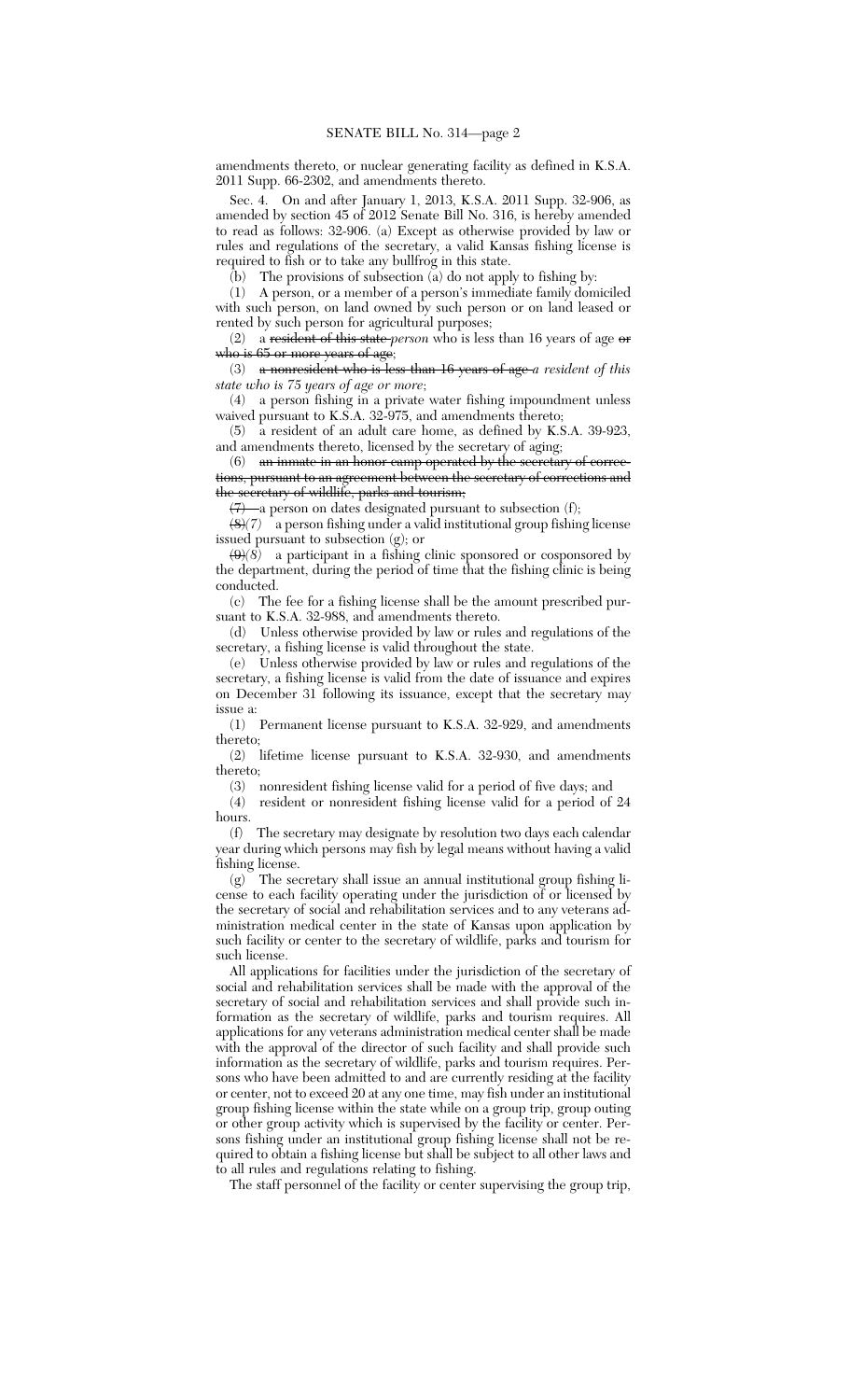group outing or other group activity shall have in their possession the institutional license when engaged in supervising any activity requiring the license. Such staff personnel may assist group members in all aspects of their fishing activity.

(h) The secretary may issue a special nonprofit group fishing license to any community, civic or charitable organization which is organized as a not-for-profit corporation, for use by such community, civic or charitable organization for the sole purpose of conducting group fishing activities for handicapped or developmentally disabled individuals. All applications for a special nonprofit group fishing license shall be made to the secretary or the secretary's designee and shall provide such information as required by the secretary.

Handicapped or developmentally disabled individuals, not to exceed 20 at any one time, may fish under a special nonprofit group fishing license while on a group trip, outing or activity which is supervised by the community, civic or charitable organization. Individuals fishing under a special nonprofit group fishing license shall not be required to obtain a fishing license but shall be subject to all other laws and rules and regulations relating to fishing.

The staff personnel of the community, civic or charitable organization supervising the group trip, outing or activity shall have in their possession the special nonprofit group fishing license when engaged in supervising any activity requiring the special nonprofit group fishing license. Such staff personnel may assist group members in all aspects of their fishing activity.

# *(i) The provisions of paragraph (b)(3) shall expire on June 30, 2020.*

Sec. 5. On and after January 1, 2013, K.S.A. 2011 Supp. 32-919 is hereby amended to read as follows: 32-919. (a) Except as otherwise provided by law or rules and regulations of the secretary, a valid Kansas hunting license is required to hunt in this state.

(b) The provisions of subsection (a) do not apply to hunting by:

(1) A person, or a member of a person's immediate family domiciled with such person, on land owned by such person or on land leased or rented by such person for agricultural purposes;

(2) a resident of this state who is less than 16 years of age or who is 65 or more years of age;

(3) *a resident of this state who is 75 years of age or more;*

*(4)* a nonresident who is participating in a field trial for dogs, recognized by rules and regulations adopted by the secretary in accordance with K.S.A. 32-805, and amendments thereto, if such field trial is not conducted on a controlled shooting area;

(4)*(5)* a person who holds a valid permit issued to such person pursuant to subsection (f) and who hunts only waterfowl; or

(5)*(6)* a resident of this state hunting only prairie dogs, moles or gophers.

(c) The fee for a hunting license shall be the amount prescribed pursuant to K.S.A. 32-988, and amendments thereto.

(d) Unless otherwise provided by law or rules and regulations of the secretary, a hunting license is valid throughout the state, except that the secretary may issue a special controlled shooting area license which is valid only for licensed controlled shooting areas.

(e) Unless otherwise provided by law or rules and regulations of the secretary, a hunting license is valid from the date of issuance and expires on December 31 following its issuance, except that:

(1) The secretary may issue a permanent license pursuant to K.S.A. 32-929, and amendments thereto;

(2) the secretary may issue a lifetime license pursuant to K.S.A. 32- 930, and amendments thereto.

(f) A 48-hour waterfowl permit may be issued which authorizes hunting of waterfowl in this state subject to all other provisions of law and rules and regulations of the secretary. The fee for such permit shall be the amount prescribed pursuant to K.S.A. 32-988, and amendments thereto. Such permit is valid throughout the state, is valid from the time designated on the permit and expires 48 hours after such time. Purchase of such permit shall not affect the requirement to purchase any federal migratory bird hunting and conservation stamp or state migratory waterfowl habitat stamp.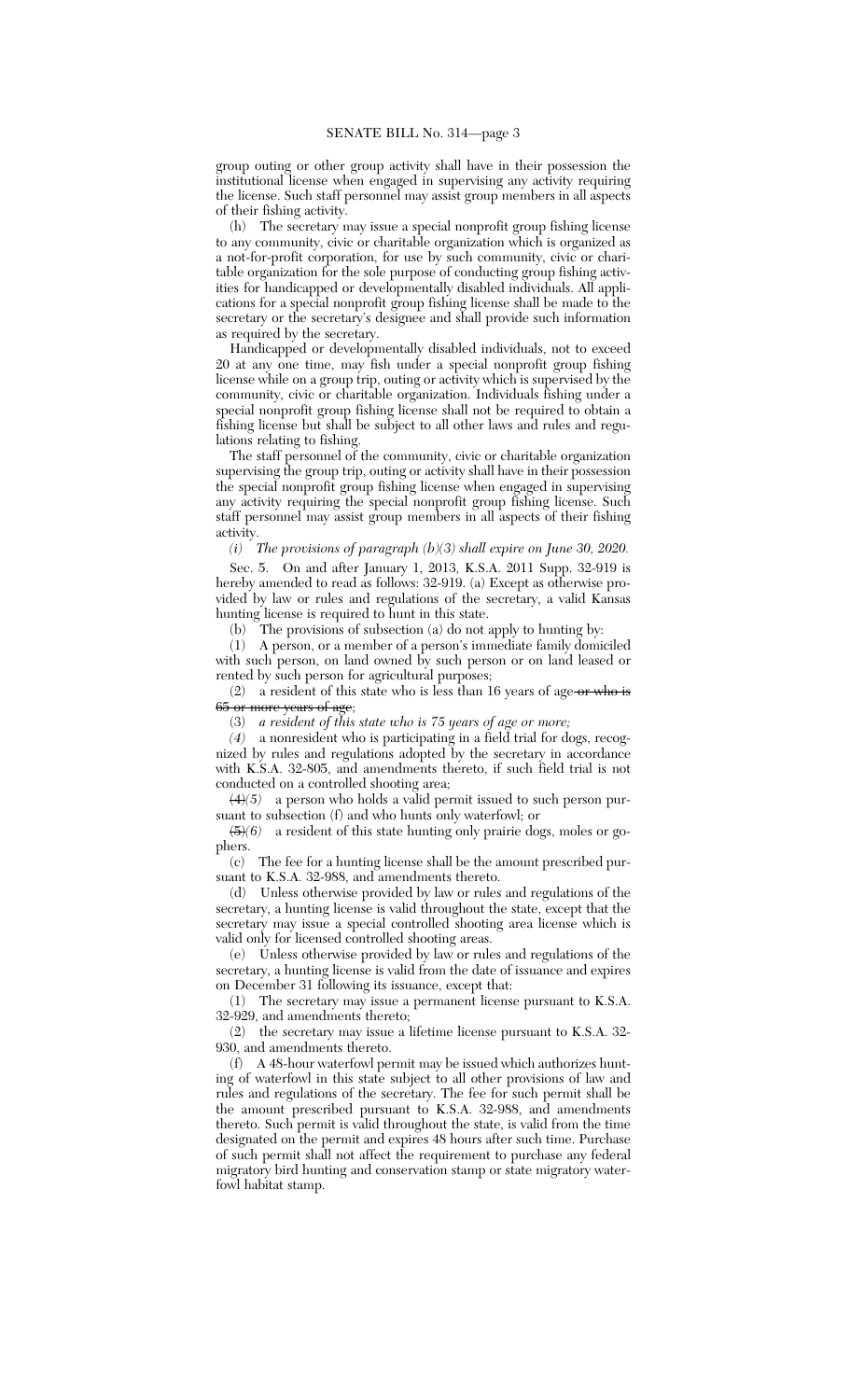#### *(g) The provisions of paragraph (b)(3) shall expire on June 30, 2020.*

Sec. 6. K.S.A. 2011 Supp. 32-937 is hereby amended to read as follows: 32-937. (a) When used in this section:

(1) ''Landowner'' means a resident owner of farm or ranch land of 80 acres or more located in the state of Kansas.

(2) ''Tenant'' means an individual who is actively engaged in the agricultural operation of 80 acres or more of Kansas farm or ranch land for the purpose of producing agricultural commodities or livestock and who: (A) Has a substantial financial investment in the production of agricultural commodities or livestock on such farm or ranch land and the potential to realize substantial financial benefit from such production; or (B) is a *bona fide* manager having an overall responsibility to direct, supervise and conduct such agricultural operation and has the potential to realize substantial benefit from such production in the form of salary, shares of such production or some other economic incentive based upon such production. Evidence of tenancy, if requested, shall be provided to the department and may include, but is not limited to, natural resource conservation services records, farm service agency records, or written agricultural contract or lease documentation.

(3) ''Regular season'' means a statewide big game hunting season authorized annually which may include one or more seasons restricted to specific types of equipment.

(4) ''Special season'' means a big game hunting season in addition to a regular season authorized on an irregular basis or at different times of the year other than the regular season.

(5) ''General permit'' means a big game hunting permit available to Kansas residents not applying for big game permits as a landowner or tenant.

(6) ''Nonresident landowner'' means a nonresident of the state of Kansas who owns farm or ranch land of 80 acres or more which is located in the state of Kansas.

(7) ''Nonresident permit'' means a big game hunting permit available to individuals who are not Kansas residents.

(b) Except as otherwise provided by law or rules and regulations of the secretary and in addition to any other license, permit or stamp required by law or rules and regulations of the secretary, valid big game permits are required to take any big game in this state.

(c) The fee for big game permits and game tags shall be the amount prescribed pursuant to K.S.A. 32-988, and amendments thereto.

(d) Big game permits are valid throughout the state or such portion thereof as provided by rules and regulations adopted by the secretary in accordance with K.S.A. 32-805*,* and amendments thereto.

(e) Unless otherwise provided by law or rules and regulations of the secretary, big game permits are valid from the date of issuance and shall expire at the end of the season for which issued.

(f) The secretary may adopt, in accordance with K.S.A. 32-805, and amendments thereto, rules and regulations for each regular or special big game hunting season and for each management unit regarding big game permits. The secretary is hereby authorized to issue big game permits pertaining to the taking of big game. Separate big game permits may be issued for each species of big game. No big game permits shall be issued until the secretary has established, by rules and regulations adopted in accordance with K.S.A. 32-805, and amendments thereto, a regular or special big game hunting season.

(g) The secretary may authorize, by rule and regulation adopted in accordance with K.S.A. 32-805, and amendments thereto, regular landowner or tenant hunt-on-your-own-land big game permits. Members of the landowner's or tenant's immediate family who are domiciled with the landowner or tenant may apply for resident big game permits as landowners or tenants, but the total number of landowner or tenant regular hunt-on-your-own-land permits issued to a landowner or tenant and a landowner's or tenant's immediate family members for each big game species shall not exceed one permit for each 80 acres owned by such landowner or operated by such tenant. Evidence of ownership or tenancy, if requested, shall be provided to the department. Such permits and applications may contain provisions and restrictions as prescribed by rule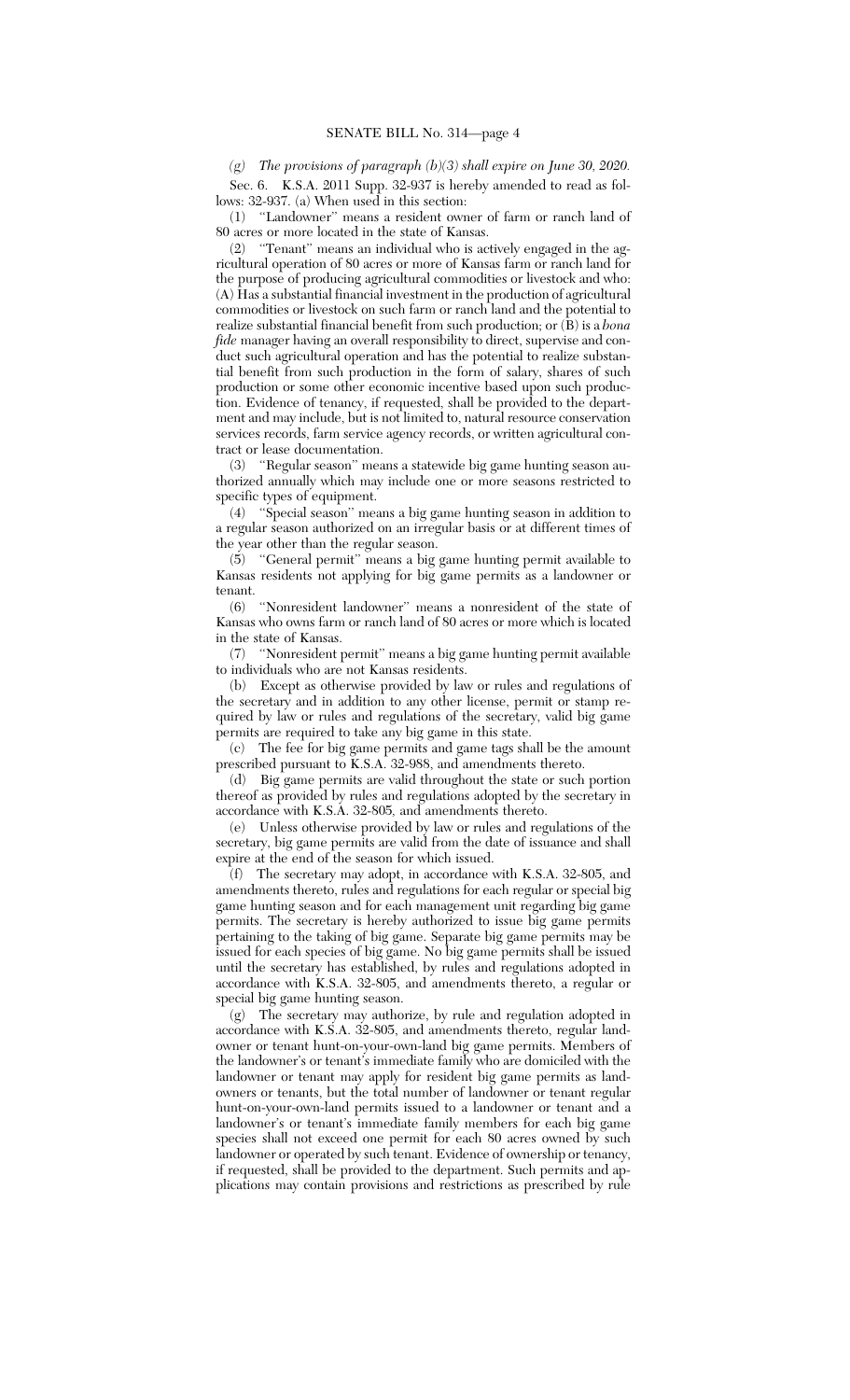and regulation adopted by the secretary in accordance with K.S.A. 32- 805, and amendments thereto.

(h) Special hunt-on-your-own-land deer permits may be issued to a landowner's or tenant's siblings and lineal ascendants or descendants, and their spouses, whether or not a Kansas resident, by paying the required fee for a general deer permit. The total number of regular and special hunt-on-your-own-land deer permits issued to a landowner's or tenant's siblings and lineal ascendants or descendants, and their spouses, shall not exceed one deer permit for each 80 acres owned by such landowner or operated by such tenant. Evidence of ownership or tenancy, and sibling or lineal ascending or descending relations, if requested, shall be provided to the department.

(i) Fifty percent of the big game permits authorized for a regular season in any management unit shall be issued to landowners or tenants, provided that a limited number of big game permits have been authorized and landowner or tenant hunt-on-your-own-land big game permits for that unit have not been authorized. A landowner or tenant is not eligible to apply for a big game permit as a landowner or as a tenant in a management unit other than the unit or units which includes such landowner's or tenant's land. Any big game permits not issued to landowners or tenants within the time period prescribed by rule and regulation may be issued without regard to the 50% limitation.

(j) The secretary may issue, by rules and regulations adopted in accordance with K.S.A. 32-805, and amendments thereto, resident deer hunting permits available on a limited basis and valid for a designated species and sex in designated units, and antlerless-only deer permits in designated units as necessary for management purposes, and, any of the following options:

(1) Either sex white-tailed deer permits valid statewide during any season with the equipment legal for that season;

(2) either species, either sex archery permits valid statewide;

(3) either species, either sex muzzle loader permits valid in designated units; or

(4) either species, either sex firearm permits valid in designated units.

(k) The secretary may issue permits for deer to nonresident landowners, but any such permit shall be restricted to hunting only on lands owned by the nonresident landowner.

(l) The secretary may issue deer hunting permits to nonresidents, subject to the following limitations:

(1) The total number of nonresident deer permits that may be issued for a deer season in a management unit and which may be used to take antlered deer shall be established with the goal of meeting demand for those permits, using a formula developed by the department that will consider adjustment factors, including deer population trends, deer-related vehicle accidents, age structure in the harvest, deer damage, landowner desire for nonresident deer permits, general public desires and health of habitat. The 2008 permit numbers shall be based on the adjustment factors and an average of nonresident demand for permits in each management unit from the previous six years, establishing at least a 10% increase but not more than 50% increase in permit numbers in each management unit, except in unit 16, where permit numbers shall not increase more than 100%. In subsequent years, the formula shall be used to determine permit allocations based on demand and the adjustment factors.

(2) Nonresident deer permits may be restricted to a particular deer species.

(3) Nonresident deer permits shall be restricted to two adjacent deer management units.

(4) Nonresident deer hunters shall select one season at the time of application.

(5) For an additional fee, nonresident deer hunters applying for a whitetail either sex archery or muzzle loader permit in a designated mule deer unit may also apply for one of the limited number of mule deer stamps. If they are successful in both drawings, they would be issued a permit that will allow them to take either a whitetail deer or a mule deer in that unit.

(m) A big game permit shall state the species, number and sex of the big game which may be killed by the permittee. The secretary may require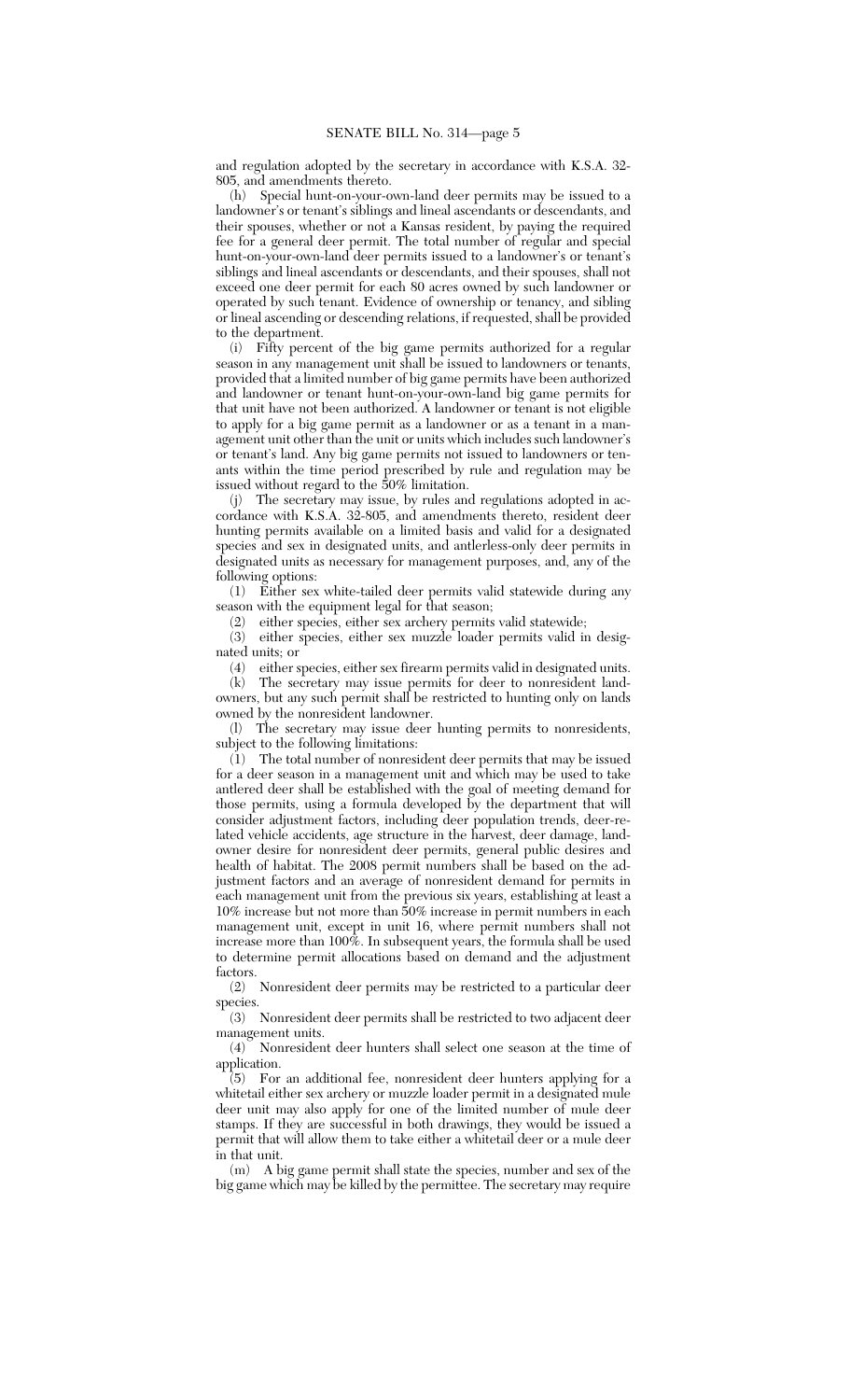any big game permitee to provide survey information at the conclusion of the open season.

*(n) (1) Prior to April 30, 2013, the secretary shall develop and implement a combination antlered and antlerless deer permit and adopt rules and regulations for the administration thereof.*

*(2) Prior to April 30, 2013, the secretary shall develop and implement a pre-rut antlerless deer rifle season by deer management unit. The provisions of this paragraph shall expire on July 1, 2015.*

*(3) The secretary shall develop and implement a deer crossbow hunting pilot project. Such pilot project shall be implemented in no more than four deer management units. The secretary of wildlife, parks and tourism shall study the effects of such pilot project on the deer population and the number of crossbow users in such deer management units and report to the house committee on agriculture and natural resources and the senate committee on natural resources prior to January 31, 2014. The provisions of this paragraph shall expire on January 31, 2014.*

 $\langle n \rangle$  The permittee shall permanently affix the carcass tag to the carcass of any big game animal immediately after killing and thereafter take such killed game to a check station as may be required in the rules and regulations, where a check station tag shall be affixed to the big game carcass if the kill is legal. The tags shall remain affixed to the carcass until the carcass is processed for storage or consumption. The permittee shall retain the carcass tag until the carcass is consumed, given to another or otherwise disposed of.

 $\langle \Theta \rangle(p)$  The provisions of this section do not apply to big game animals sold in surplus property disposal sales of department exhibit herds or big game animals legally taken outside this state.

Sec. 7. On and after January 1, 2013, K.S.A. 2011 Supp. 32-988 is hereby amended to read as follows: 32-988. (a) The secretary is authorized to adopt, in accordance with K.S.A. 32-805*,* and amendments thereto, rules and regulations fixing the amount of fees for the following items, subject to the following limitations and subject to the requirement that no such rules and regulations shall be adopted as temporary rules and regulations:

Big game permits Resident (other than elk permit): maximum \$100 Nonresident (other than elk permit): maximum \$400 Elk permit: maximum \$350 Nonresident mule deer stamp: maximum \$150 Nonresident applications: maximum \$25 Combination hunting and fishing licenses Resident: maximum \$50 Lifetime: maximum \$1,000; or 8 quarterly payments, each maximum \$150 Nonresident: maximum \$200 Commercial dog training permits: maximum \$25 Commercial guide permit or associate guide permit Resident: maximum \$250 Nonresident: maximum \$1,000 Commercial harvest or dealer permits: maximum \$200 Commercial prairie rattlesnake harvesting permits Resident or nonresident with valid hunting license: maximum \$5 Resident or nonresident nonfirearm without valid hunting license: maximum \$20 Controlled shooting area operator license: maximum \$400 Duplicate licenses, permits, stamps and other issues of the department: maximum \$10 Falconry Permits: maximum \$300 Examinations: maximum \$100 Field trial permits: maximum \$25 Fishing licenses Resident: maximum \$25 Lifetime: maximum \$500; or 8 quarterly payments, each maximum \$75 Nonresident: maximum \$75 Five-day nonresident: maximum \$25 Institutional group: maximum \$200 Special nonprofit group: maximum \$200 Twenty-four-hour: maximum \$10 Fur dealer licenses Resident: maximum \$200 Nonresident: maximum \$400 Furharvester licenses Resident: maximum \$25 Lifetime: maximum \$500; or 8 quarterly payments, each maximum \$75 Nonresident: maximum \$400 Game breeder permits: maximum \$15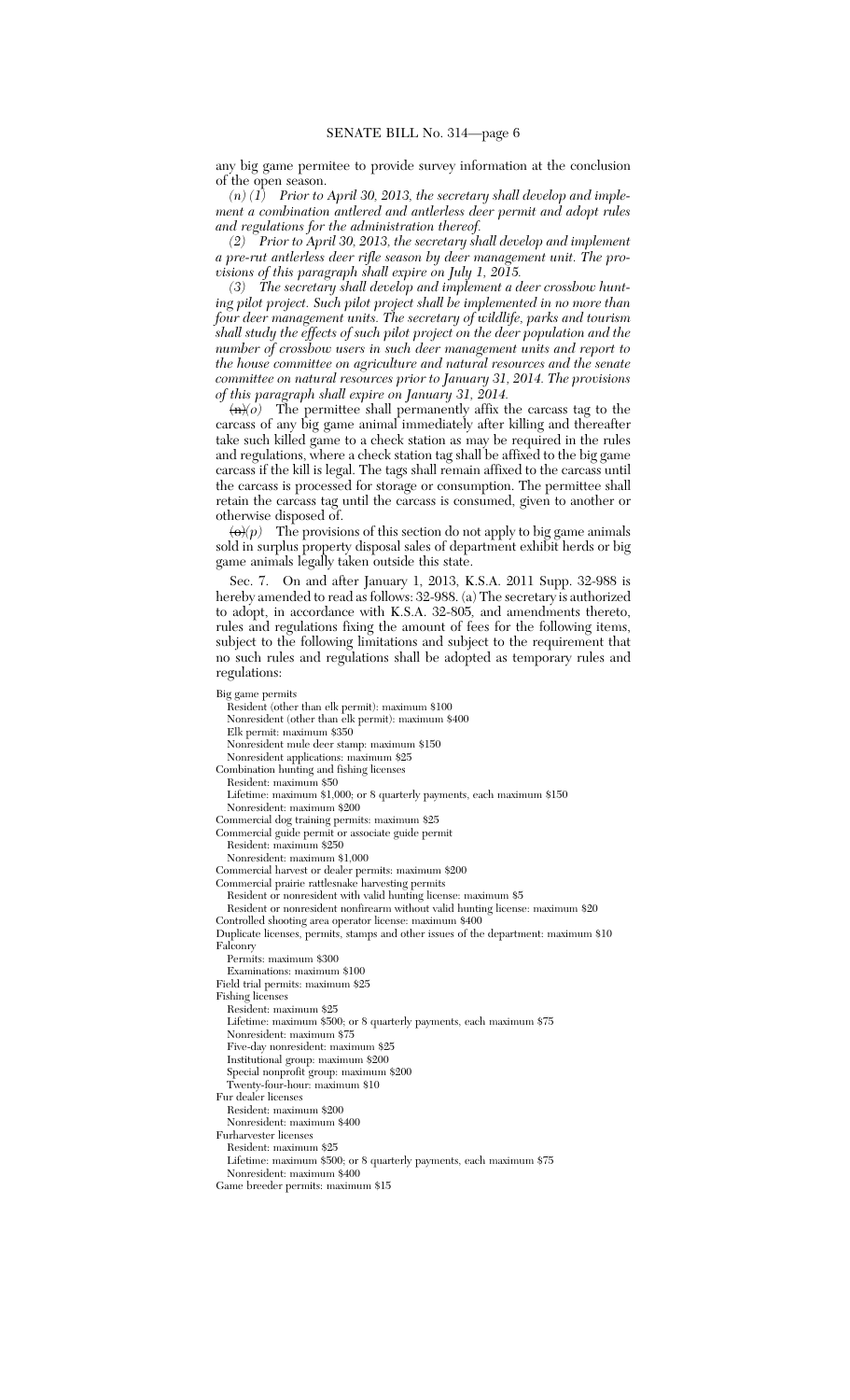### SENATE BILL No. 314—page 7

Hound trainer-breeder running permits: maximum \$25 Hunting licenses Resident: maximum \$25 Lifetime: maximum \$500; or 8 quarterly payments, each maximum \$75 Nonresident 16 or more years of age: maximum \$125 Nonresident under 16 years of age: maximum \$75 Controlled shooting area: maximum \$25 Forty-eight-hour waterfowl permits: maximum \$25 Migratory waterfowl habitat stamps: maximum \$8 Mussel fishing licenses Resident: maximum \$200 Nonresident: maximum \$1,500 Rabbit permits Live trapping: maximum \$200 Shipping: maximum \$400 Raptor propagation permits: maximum \$100 Rehabilitation permits: maximum \$50 Scientific, educational or exhibition permits: maximum \$10 Wildlife damage control permits: maximum \$10 Wildlife importation permits: maximum \$10 Wild turkey permits Resident: maximum \$100 Nonresident: maximum \$400 Resident turkey tag: maximum \$20 Nonresident turkey tag: maximum \$30 Special permits under K.S.A. 32-961: maximum \$100 Miscellaneous fees Special events on department land or water: maximum \$200 Special departmental services, materials or supplies: no maximum Other issues of department: no maximum Vendor bond: no maximum (b) The fee for a landowner-tenant resident big game or wild turkey hunting permit shall be an amount equal to <sup>1</sup> ⁄2 the fee for a general res-

Handicapped hunting and fishing permits: maximum \$5

ident big game or wild turkey hunting permit. (c) The fee for a big game or wild turkey hunting permit for a resident under 16 years of age shall be an amount equal to *not to exceed* 1/2 the fee for a general resident big game or wild turkey hunting permit.

(d) The fee for a furharvester license for a resident under 16 years of age shall be an amount equal to <sup>1</sup> ⁄2 the fee for a resident furharvester license.

(e) *For a resident who is at least 65 years of age, but less than 75 years of age:*

*(1) The fee for an annual hunting license shall be an amount equal to 1 ⁄2 the fee for a general annual hunting license;*

*(2) the fee for an annual fishing license shall be an amount equal to 1 ⁄2 the fee for a general annual fishing license; and*

*(3) the fee for an annual combination hunting and fishing license shall be an amount equal to <sup>1</sup> ⁄2 the fee for a general annual combination hunting and fishing license.*

*(f)* The secretary may establish, by rules and regulations adopted in accordance with K.S.A. 32-805, and amendments thereto, different fees for various classes and types of licenses, permits, stamps and other issuances of the department which may occur within each item as described under subsection (a).

*(g) The provisions of subsection (e) shall expire on June 30, 2020.*

Sec. 8. On and after January 1, 2013, K.S.A. 2011 Supp. 32-1005, as amended by section 58 of 2012 Senate Bill No. 316, is hereby amended to read as follows: 32-1005. (a) Commercialization of wildlife is knowingly committing any of the following, except as permitted by statute or rules and regulations:

(1) Capturing, killing or possessing, for profit or commercial purposes, all or any part of any wildlife protected by this section;

(2) selling, bartering, purchasing or offering to sell, barter or purchase, for profit or commercial purposes, all or any part of any wildlife protected by this section;

(3) shipping, exporting, importing, transporting or carrying; causing to be shipped, exported, imported, transported or carried; or delivering or receiving for shipping, exporting, importing, transporting or carrying all or any part of any wildlife protected by this section, for profit or commercial purposes; or

(4) purchasing, for personal use or consumption, all or any part of any wildlife protected by this section.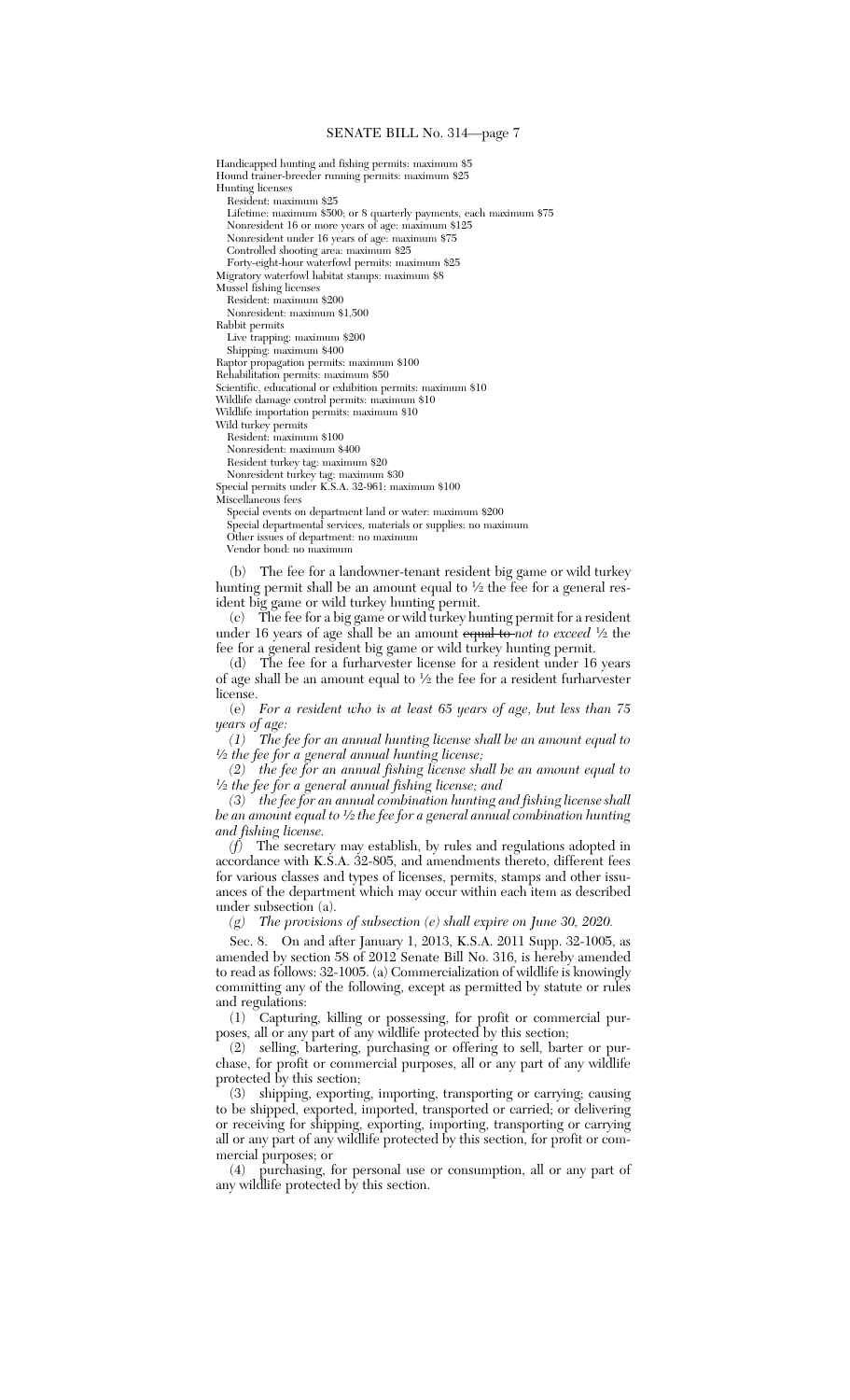#### SENATE BILL No. 314—page 8

(b) The wildlife protected by this section and the minimum value thereof are as follows:

(1) Eagles, \$1,000;

(2) deer or antelope, \$1,000;

(3) elk or buffalo, \$1,500;

(4) furbearing animals, except bobcats, \$25;

(5) bobcats, \$200;

(6) wild turkey, \$200;

(7) owls, hawks, falcons, kites, harriers or ospreys, \$500;

(8) game birds, migratory game birds, resident and migratory nongame birds, game animals and nongame animals, \$50 unless a higher amount is specified above;

(9) fish and mussels, the value for which shall be no less than the value listed for the appropriate fish or mussels species in the monetary values of freshwater fish or mussels and fish kill counting guidelines of the American fisheries society, special publication number 30;

(10) turtles, \$25 each for unprocessed turtles or \$16 per pound or fraction of a pound for processed turtle parts;

(11) bullfrogs, \$4, whether dressed or not dressed;

(12) any wildlife classified as threatened or endangered, \$500 unless a higher amount is specified above; and

(13) any other wildlife not listed above, \$25.

(c) Possession of wildlife, in whole or in part, captured or killed in violation of law and having an aggregate value of \$1,000 or more, as specified in subsection (b), is *prima facie* evidence of possession for profit or commercial purposes.

(d) Commercialization of wildlife having an aggregate value of \$1,000 or more, as specified in subsection (b), is a severity level 10, nonperson felony. Commercialization of wildlife having an aggregate value of less than \$1,000, as specified in subsection (b), is a class A nonperson misdemeanor.

(e) In addition to any other penalty provided by law, a court convicting a person of the crime of commercialization of wildlife may:

 $(1)$  Confiscate all equipment used in the commission of the crime and may revoke for a period of up to 10 *20* years all licenses and permits issued to the convicted person by the Kansas department of wildlife, parks and tourism; and

(2) order restitution to be paid to the Kansas department of wildlife, parks and tourism for the wildlife taken, which restitution shall be in an amount not less than the aggregate value of the wildlife, as specified in subsection (b).

(f) The provisions of this section shall apply only to wildlife illegally harvested and possessed by any person having actual knowledge that such wildlife was illegally harvested.

Sec. 9. On and after January 1, 2013, K.S.A. 2011 Supp. 32-1032, as amended by section 60 of 2012 Senate Bill No. 316, is hereby amended to read as follows: 32-1032. (a) Violation of any provision of the wildlife, parks and tourism laws of this state or rules and regulations of the secretary relating to big game or wild turkey permits and game tags, taking big game or wild turkey during a closed season, taking big game or wild turkey in violation of subsections  $(a)(1)$ ,  $(2)$  or  $(7)$  of K.S.A. 32-1003, and amendments thereto, or taking big game or wild turkey in violation of subsection  $(a)(2)$  or  $(3)$  of K.S.A. 32-1004, and amendments thereto, or taking big game or wild turkey in violation of K.S.A. 32-1013, and amendments thereto, is a misdemeanor, subject to the provisions of subsection (b), punishable by a fine or by imprisonment in the county jail, or by both.

(1) Upon a first or second conviction for a violation of the wildlife, parks and tourism laws of this state or the rules and regulations of the secretary relating to this section, the violator shall not be fined less than \$500 nor more than \$1,000 or be imprisoned in the county jail for not more than six months, or both.

(2) Upon a third conviction for a violation of the wildlife, parks and tourism laws of this state or the rules and regulations of the secretary relating to this section, the violator shall not be fined less than \$1,000 and shall be imprisoned in the county jail for not less than 30 days. A third conviction shall be a class B nonperson misdemeanor.

(3) Upon a fourth conviction for a violation of the wildlife, parks and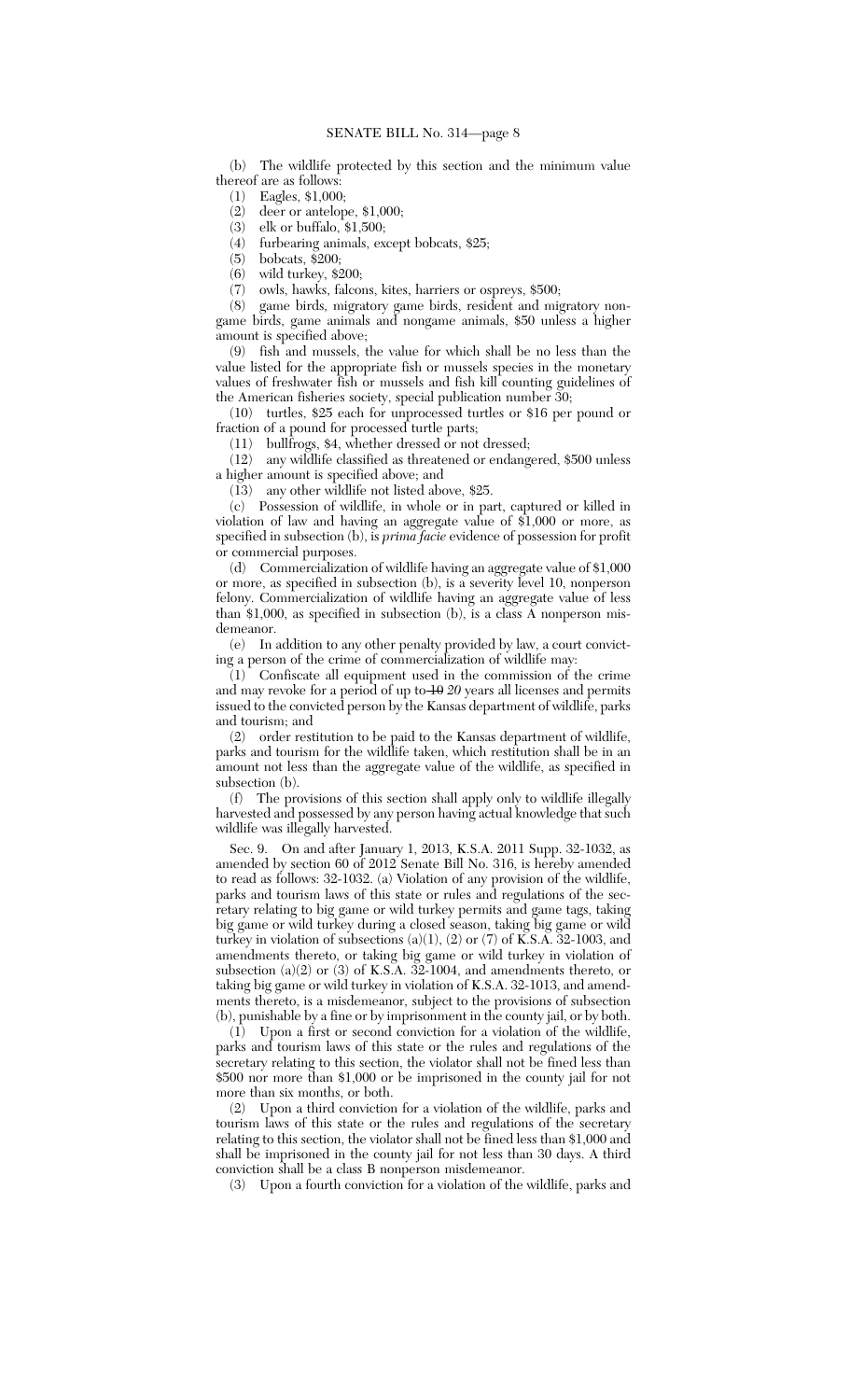tourism laws of this state or the rules and regulations of the secretary relating to this section, the violator shall not be fined less than \$1,000 and shall be imprisoned in the county jail for not less than 60 days. A fourth conviction shall be a class A nonperson misdemeanor.

(4) Upon the fifth or subsequent convictions for a violation of the wildlife, parks and tourism laws of the state or the rules and regulations of the secretary relating to this section, the violator shall not be fined less than \$1,000 and shall be imprisoned in the county jail for not less than 90 days. A fifth or subsequent conviction shall be a class A nonperson misdemeanor.

Any conviction for a wildlife violation that occurs before July 1, 2005, shall not be considered for purposes of this subsection.

(b) (1) In addition to any other penalty prescribed by law, the unlawful intentional taking of a trophy big game animal shall be punishable by a fine of *not less than* \$5,000.

(2) A trophy big game animal shall include any animal meeting the following criteria:

(A) An antlered whitetail deer having an inside spread measurement of at least 17 *16* inches;

(B) an antlered mule deer having an inside spread measurement of at least 22 *20* inches;

(C) an antlered elk having at least six points on one antler; or

(D) an antelope having at least one horn greater than 14 inches in length.

(3) *In addition to any other penalty prescribed by law, the defendant shall pay the restitution value of any deer, elk or antelope taken in violation of K.S.A. 32-1001, 32-1002, 32-1003, 32-1004, 32-1005 or 32-1013, and amendments thereto, with a gross score of more than 125 inches for deer, 250 inches for elk and 75 inches for antelope. Such restitution value shall be in an amount not less than the value prescribed for such animal in K.S.A. 32-1005, and amendments thereto. The restitution value for deer shall equal: (gross score*  $- 100$ )<sup>2</sup>  $\times$  \$2. The restitution value for elk shall *equal: (gross score* 2 *200)<sup>2</sup>* 2 *\$2. The restitution value for antelope shall equal: (gross score*  $-$  *40)* $^{\circ}$   $\times$  \$2. The gross score shall be determined by *taking measurements as provided by rules and regulations of the secretary, which shall be made to the nearest <sup>1</sup> ⁄<sup>8</sup> of an inch using a <sup>1</sup> ⁄4 inch wide flexible steel tape. All restitution collected pursuant to this subparagraph shall be paid into the state treasury and shall be credited to the wildlife fee fund created by K.S.A. 32-990, and amendments thereto.*

*(4) Antlers or horns may be measured pursuant to the manner described in subsection (b)(3) at any time; no drying time is required.*

*(5)* The secretary may adopt, in accordance with K.S.A. 32-805, and amendments thereto, such rules and regulations that the secretary deems necessary to implement and define the terms of this section.

(c) In addition to any other penalty imposed by the convicting court, if a person is convicted of a violation of K.S.A. 32-1001, 32-1002, 32-1003, 32-1004 or 32-1013, and amendments thereto, that involves taking of a big game animal or wild turkey, or if a person is convicted of a violation of K.S.A. 32-1005, and amendments thereto, that involves commercialization of a big game animal or wild turkey:

(1) Upon the first such conviction, the court may order forfeiture of the person's hunting privileges for one year from the date of conviction and: (A) Revocation of the person's hunting license, unless such license is a lifetime hunting license; or (B) if the person possesses a lifetime hunting license, suspension of such license for one year from the date of conviction.

(2) Upon the second such conviction, the court shall order forfeiture of the person's hunting privileges for three years from the date of conviction and: (A) Revocation of the person's hunting license, unless such license is a lifetime hunting license; or (B) if the person possesses a lifetime hunting license, suspension of such license for three years from the date of conviction.

(3) Upon the third or a subsequent such conviction, the court shall order forfeiture of the person's hunting privileges for five years from the date of conviction and: (A) Revocation of the person's hunting license, unless such license is a lifetime hunting license; or (B) if the person possesses a lifetime hunting license, suspension of such license for five years from the date of conviction.